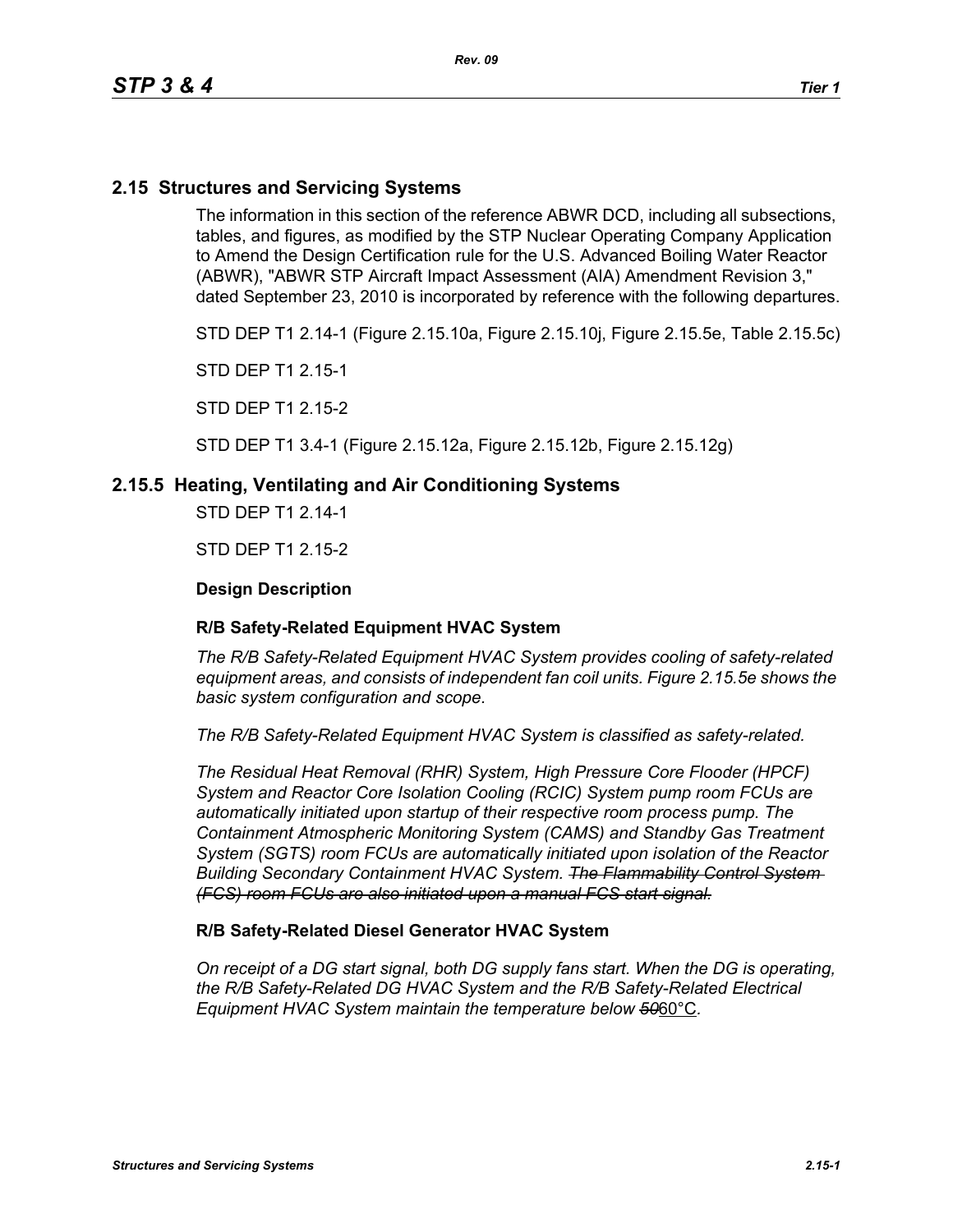# **2.15.11 Turbine Building**

STD DEP T1 2.4-2

*The Turbine Building (T/B) includes the electrical building and houses the main turbine generator and other power conversion cycle equipment and auxiliaries. The T/B is located adjacent to the safety-related Seismic Category 1 Control Building. With the exception of instrumentation associated with monitoring of condenser pressure, turbine first stage pressure, turbine control valve oil pressure and stop valve position,*  and electrical switchgear and trip breakers for the condensate pumps, *there is no safety-related equipment in the T/B. The electrical building houses various plant support systems and equipment such as nondivisional switchgear and chillers.*

## **2.15.12 Control Building**

STD DEP T1 3.4-1

# **2.15.13 Radwaste Building**

STD DEP T1 2.15-1

*The external walls of the RW/B below grade and the basemat are classified as Seismic Category I. The exterior walls above grade, the floor slabs, the interior columns, and the roof are classified as non seismic.*

*The external walls of the RW/B below grade and the basemat are designed and constructed to accommodate the dynamic and static loading conditions associated with the various loads and load combinations* as described in Regulatory Guide 1.143.*which form the structural design basis.The loads are those associated with:*

- *(1) Natural phenomena—wind, floods, tornados, earthquakes, rain and snow.*
- *(2) Internal event—floods.*
- *(3) Normal plant operations—live loads, dead loads and temperature effects.*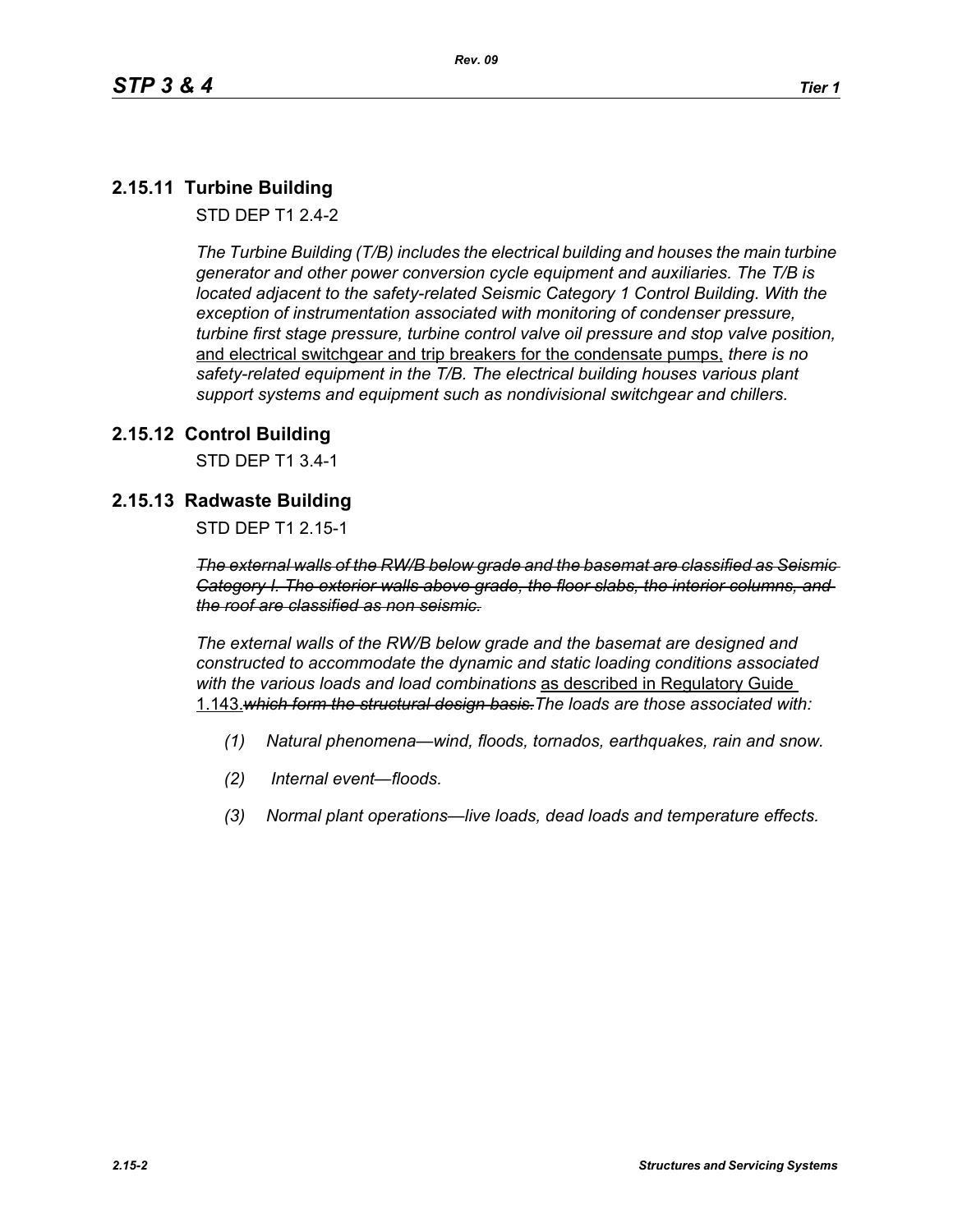| <b>Design Commitment</b><br>4. The FGS room FGUs are initiated upon a-<br>manual FCS start signal-Not used. | <b>Inspections, Tests, Analyses</b><br>4. Tests will be conducted on each as built FCS room- | <b>Acceptance Criteria</b>                                                            |
|-------------------------------------------------------------------------------------------------------------|----------------------------------------------------------------------------------------------|---------------------------------------------------------------------------------------|
|                                                                                                             |                                                                                              |                                                                                       |
|                                                                                                             | FGU using a simulated intitiation signal-Not used.                                           | 4. The FCS room FCU starts upon receipt of a<br>signal indicating FCS start-Not used. |
|                                                                                                             |                                                                                              |                                                                                       |
|                                                                                                             |                                                                                              |                                                                                       |
|                                                                                                             |                                                                                              |                                                                                       |
|                                                                                                             |                                                                                              |                                                                                       |
|                                                                                                             |                                                                                              |                                                                                       |
|                                                                                                             |                                                                                              |                                                                                       |
|                                                                                                             |                                                                                              |                                                                                       |
|                                                                                                             |                                                                                              |                                                                                       |
|                                                                                                             |                                                                                              |                                                                                       |
|                                                                                                             |                                                                                              |                                                                                       |

L,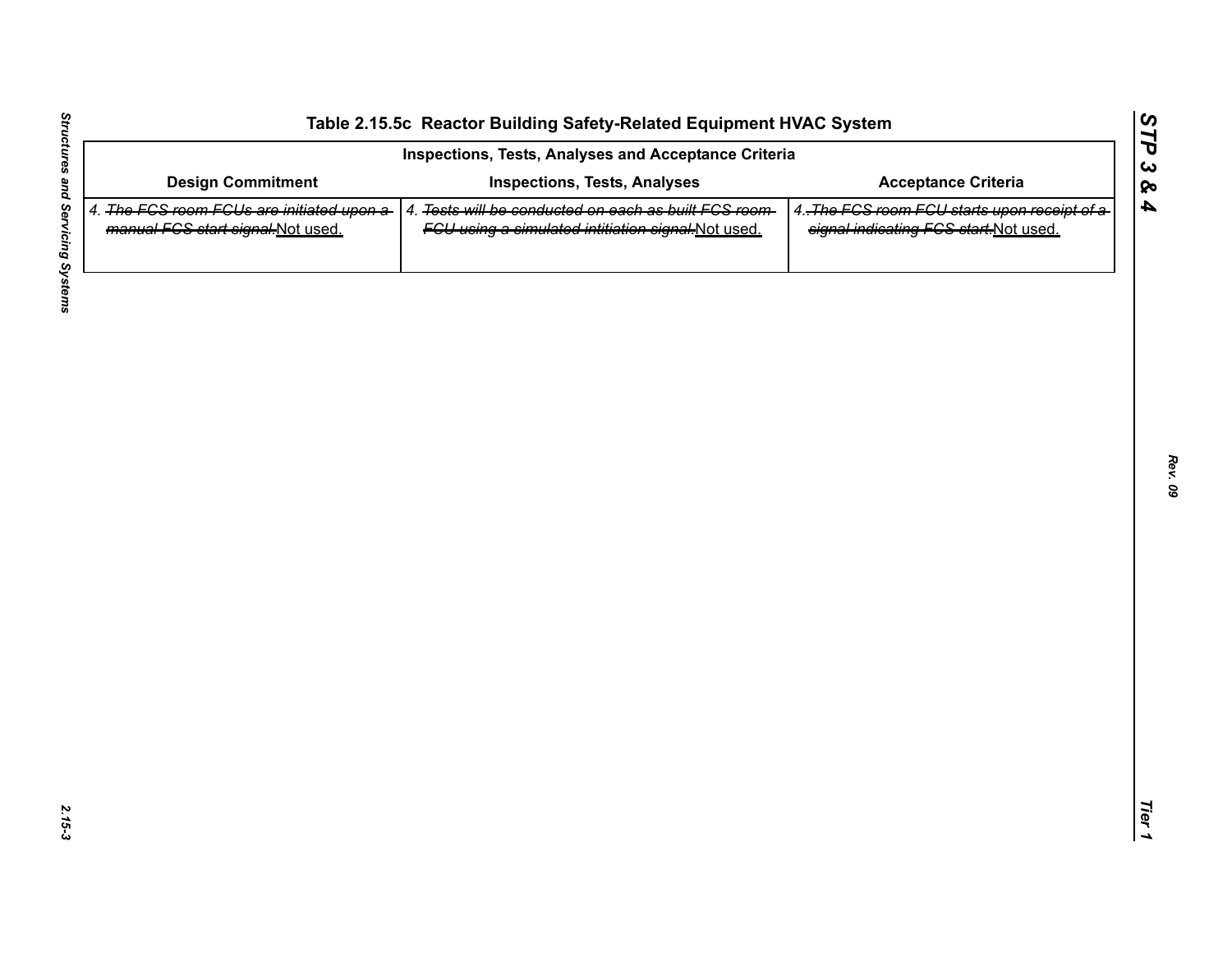

NOTES:

- 1. FCU COOLING WATER IS SUPPLIED BY THE RCW SYSTEM.
- 2. NORMAL VENTILATION AND SMOKE REMOVAL IS PROVIDED BY THE R / B SECONDARY CONTAINMENT HVAC SYSTEM.
- 3. ELECTRICAL POWER LOADS FROM DIVISIONS A,B, AND C ARE POWERED FROM CLASS 1E DIVISIONS I, II, AND II, RESPECTIVELY.

**Figure 2.15.5e Reactor Building Saftey-Related Equipment HVAC System**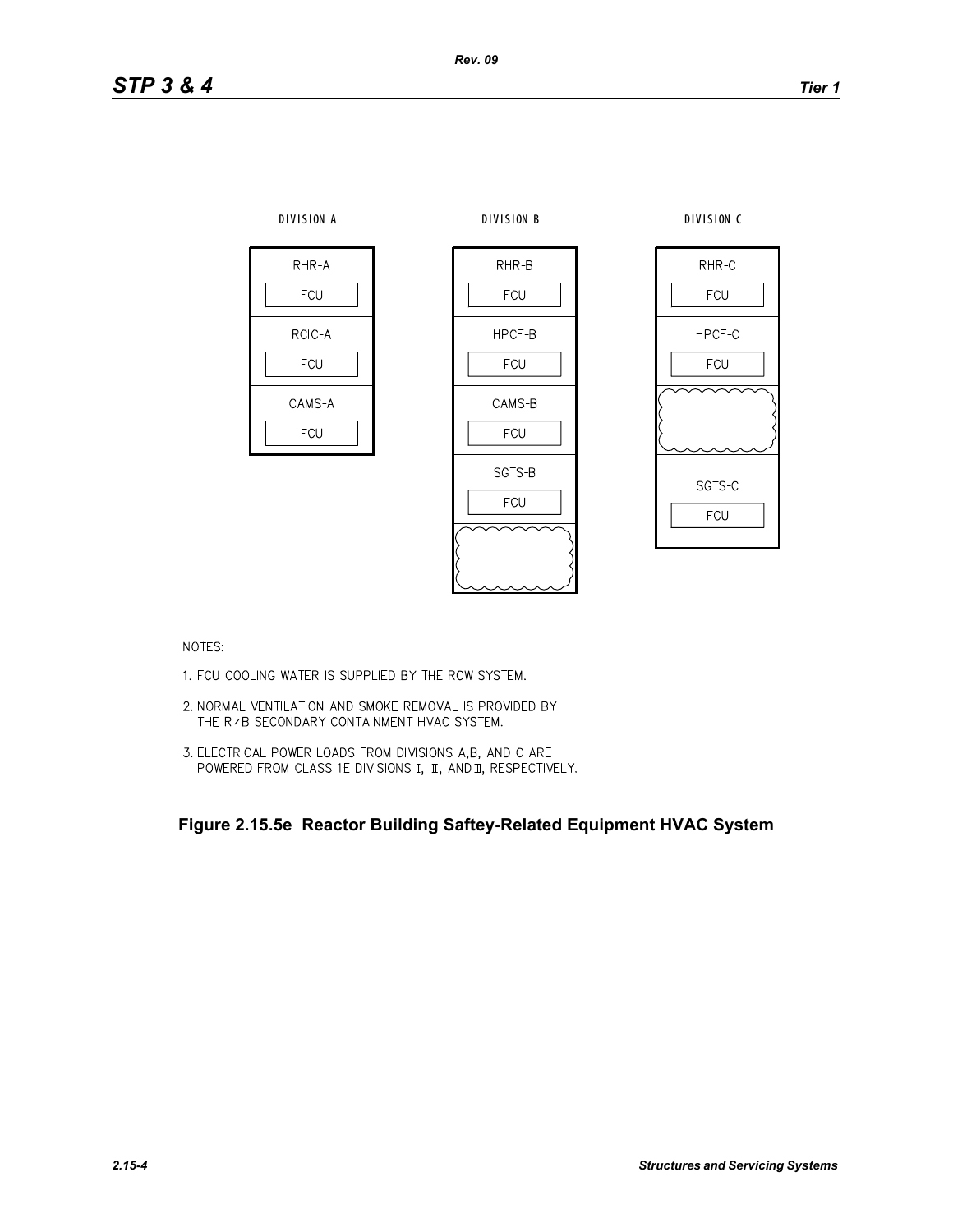

**Figure 2.15.10a Reactor Building Arrangement - Section A-A**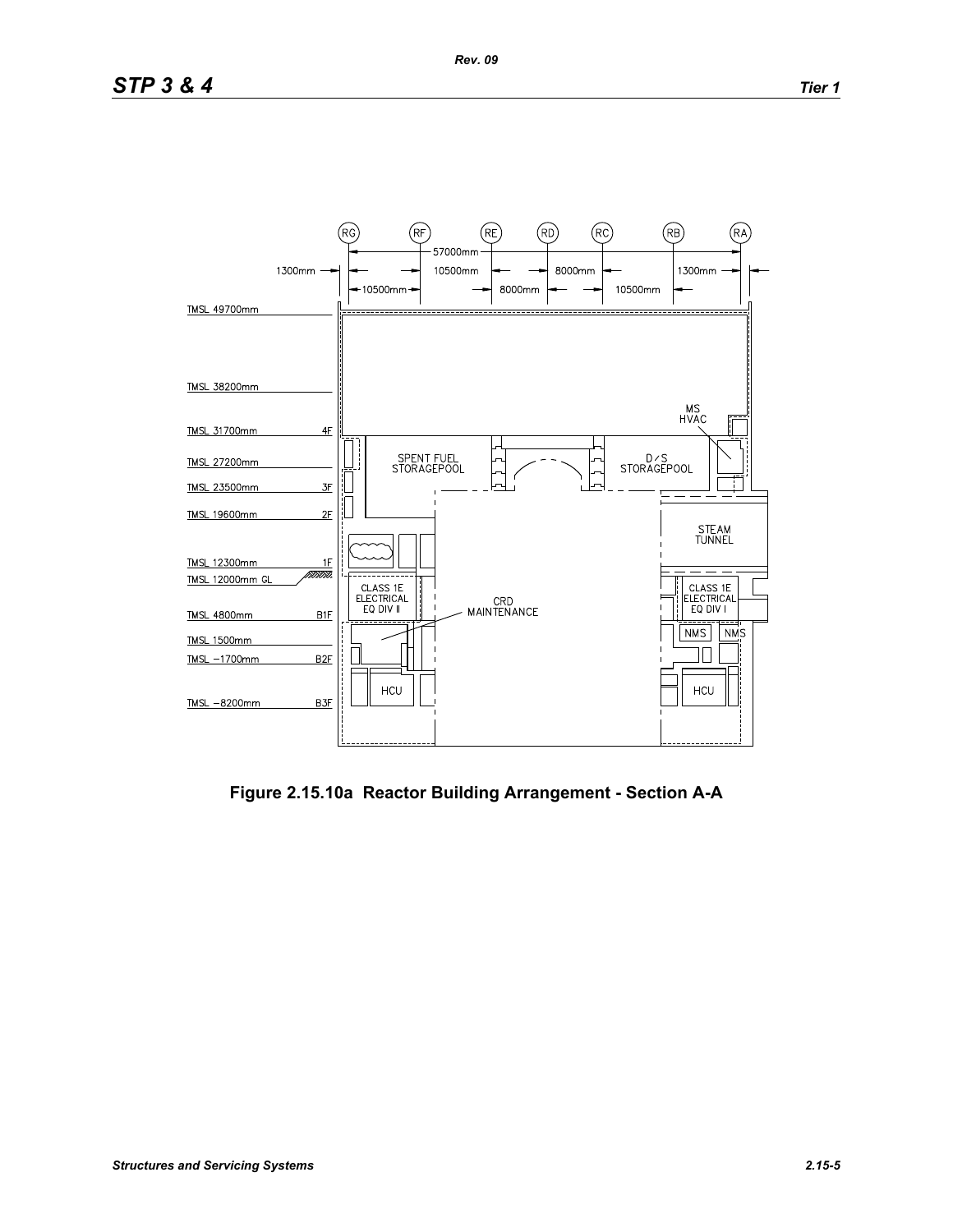*Rev. 09*

[s1]



**Figure 2.15.10j Reactor Building Arrangement, Floor 1F - Elevation 12300 mm**

[e1]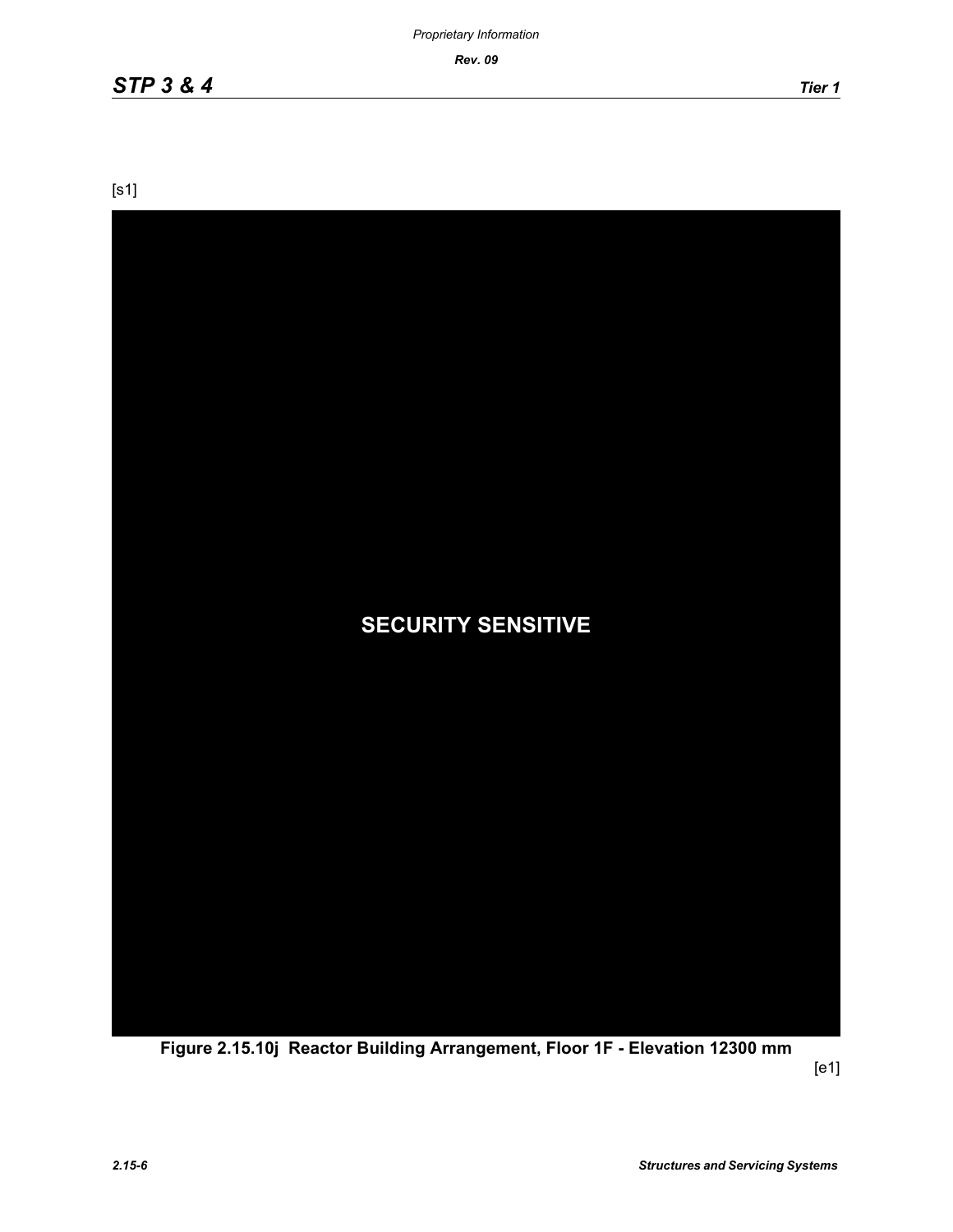

*STP 3 & 4*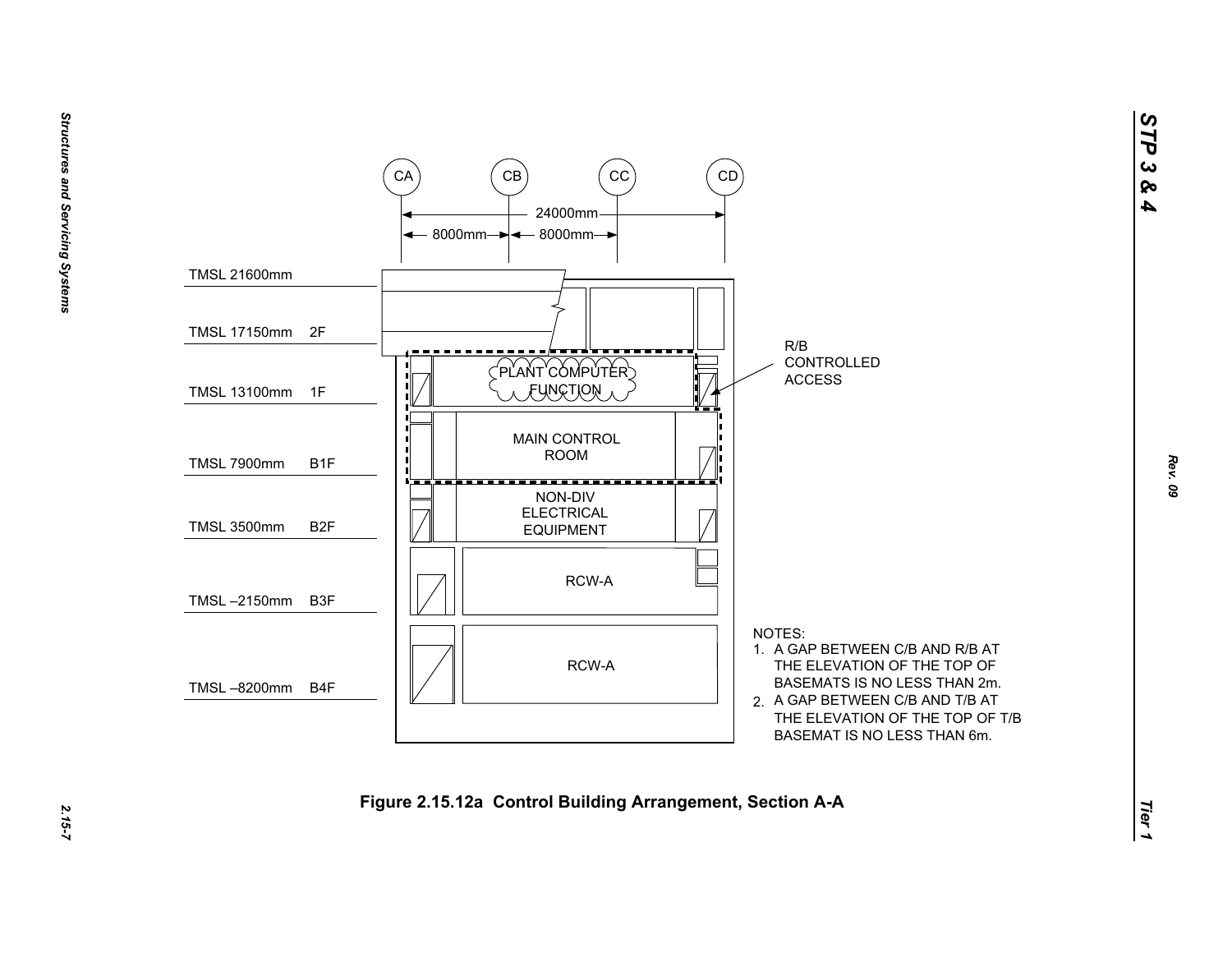